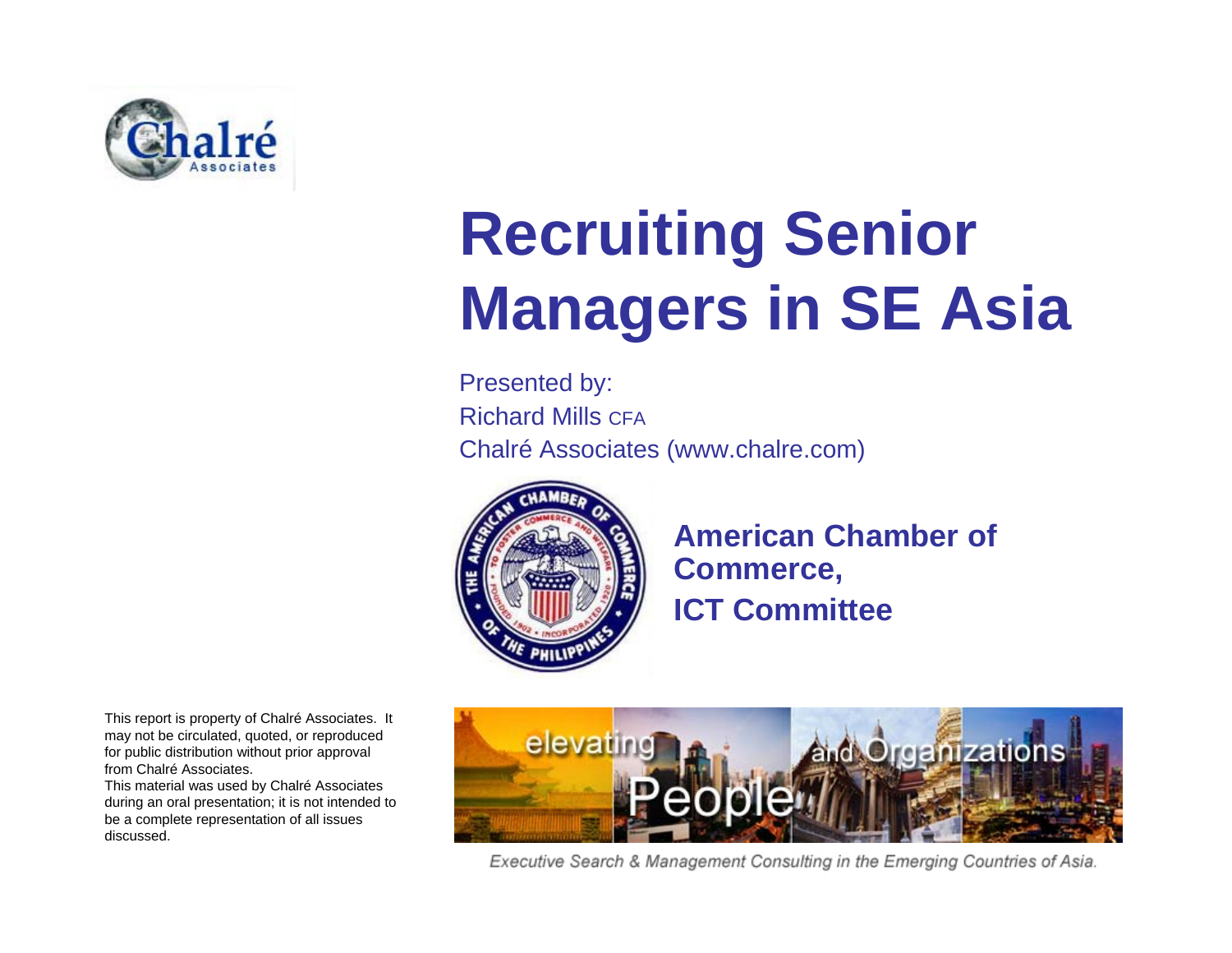

# **Global Trends**



**How Are These Impacting Everyone?**

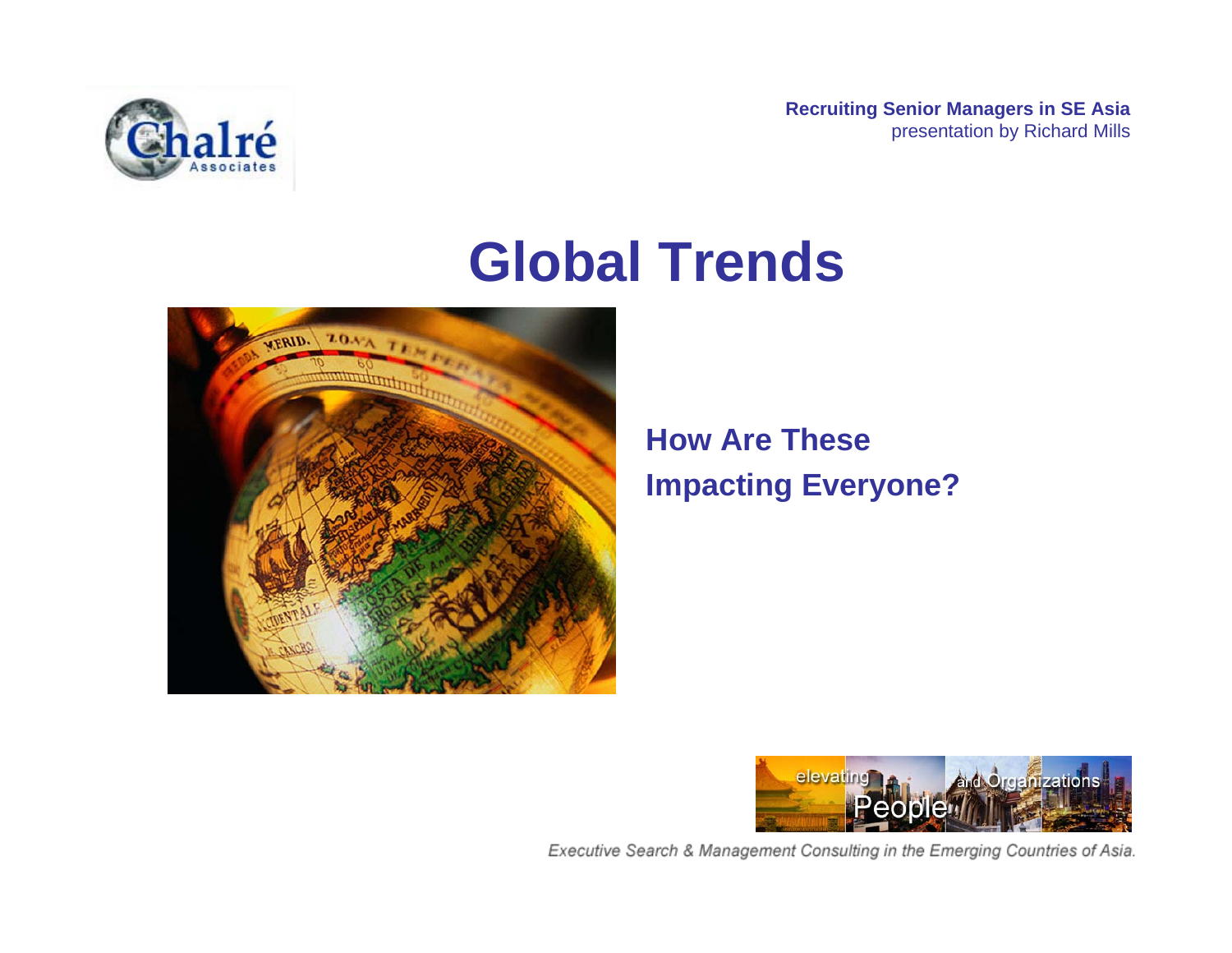

# 1. Localization Continues

- Majority of multinationals want to migrate senior positions to Asian nationals.
- $\blacksquare$  Believe that locals are best suited for most senior positions in the long-term.
- *"Expats are just keeping the seats warm until Locals show they really want the jobs"*

Comments: A lot of our work throughout the region has been expat replacement. The number of expatriates employed throughout the Asia Pacific region has steadily declined and it continues.

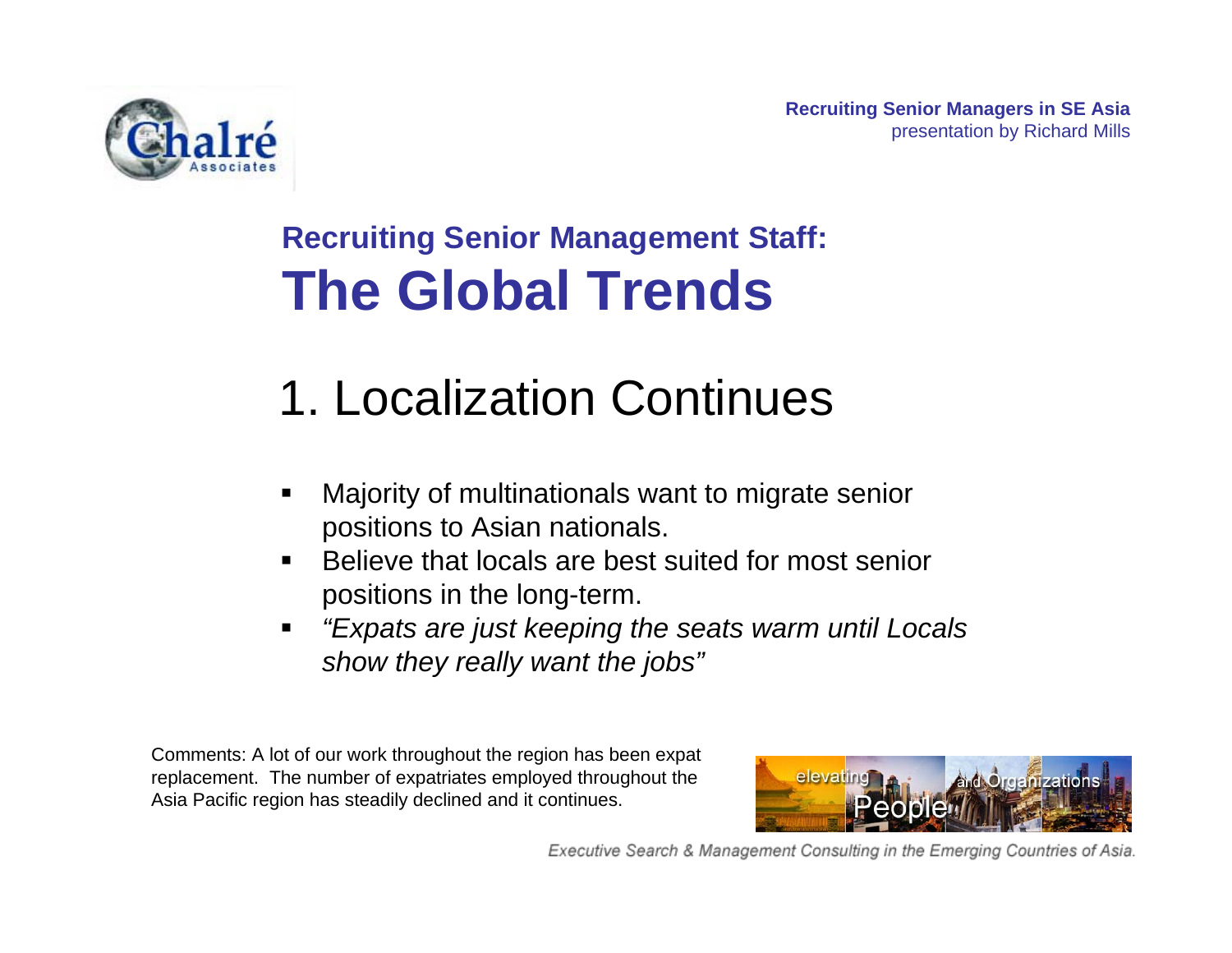

# 2. New Demand for Expatriates

- $\blacksquare$  High Growth sectors like Business Process Outsourcing, mining, hospitality and banking require expatriates
- **Expatriates required in sectors when local talent is** not yet developed or available

Comments: This is only natural since it takes 15 or 20 years to develop a senior manager while the BPO sector has only existed for 4 or 5 years.

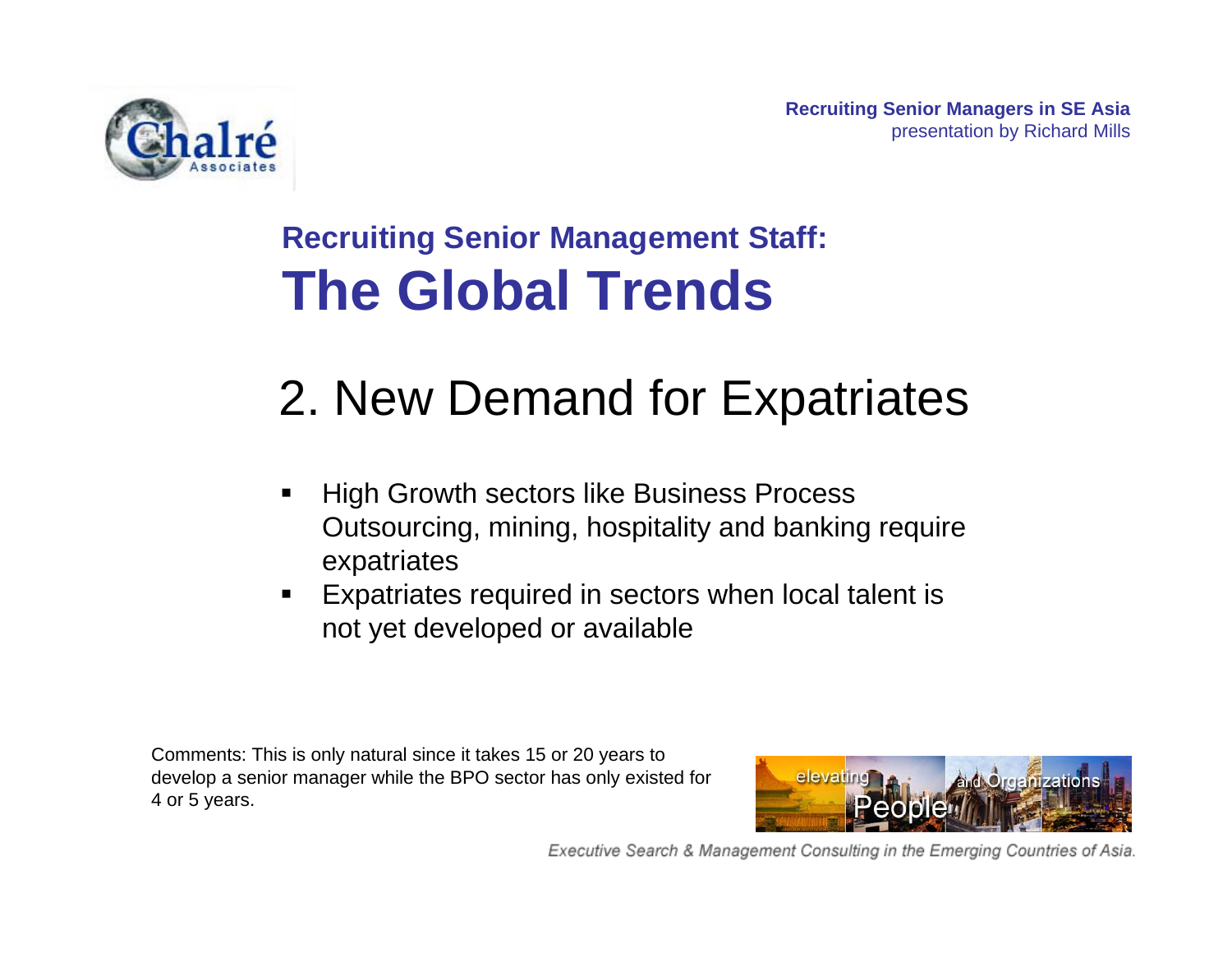

### 3. Non-Traditional Expats

- Traditional Expat Packages including housing, school for kids, fly-backs are a thing of the past.
- $\blacksquare$  Today, everything is negotiable. Many sectors provide 6 month revolving terms and (perhaps) pay a small housing allowance.
- Local Expats are proportionally greater in number.

Comments: Locals in SE Asia think all expats earn more than them. That is not the case anymore. Today's expats get fewer extras and they are often fired on short notice. Feel sorry for them.

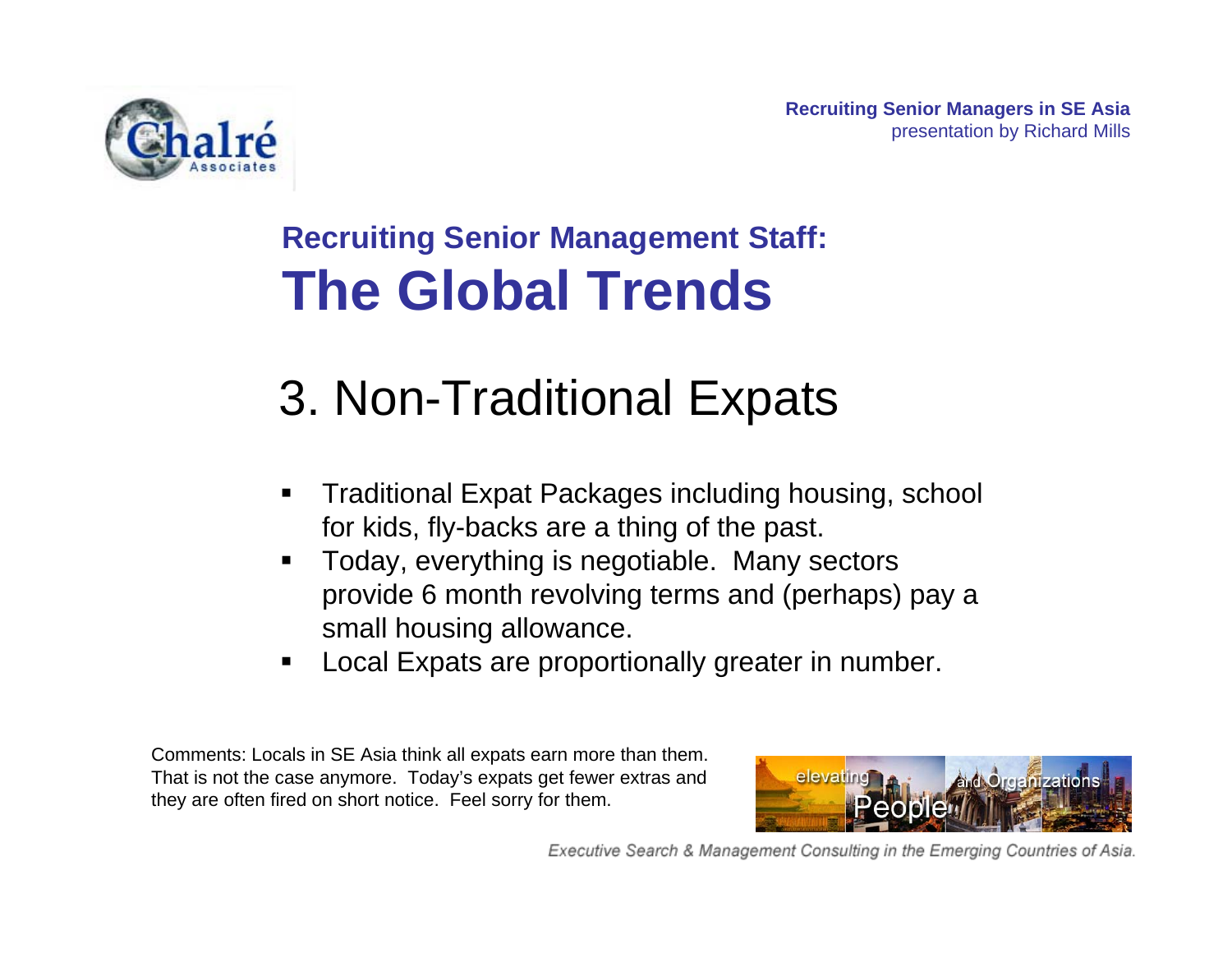

# 4. Cross Postings

- $\blacksquare$ It used to be that Executive Postings were top down in nature. Managers were sent from the HQ to the country office for experience and back again.
- Today, Indians, Filipinos, Malaysians and (especially) Singaporeans all have the same cross posting opportunities to gain experience and be considered for the most senior roles.

Comments: I have noticed that Indians seem to have taken over CitiBank in the region. Today, Asians have a better chance than expats to get the top regional jobs.



Executive Search & Management Consulting in the Emerging Countries of Asia.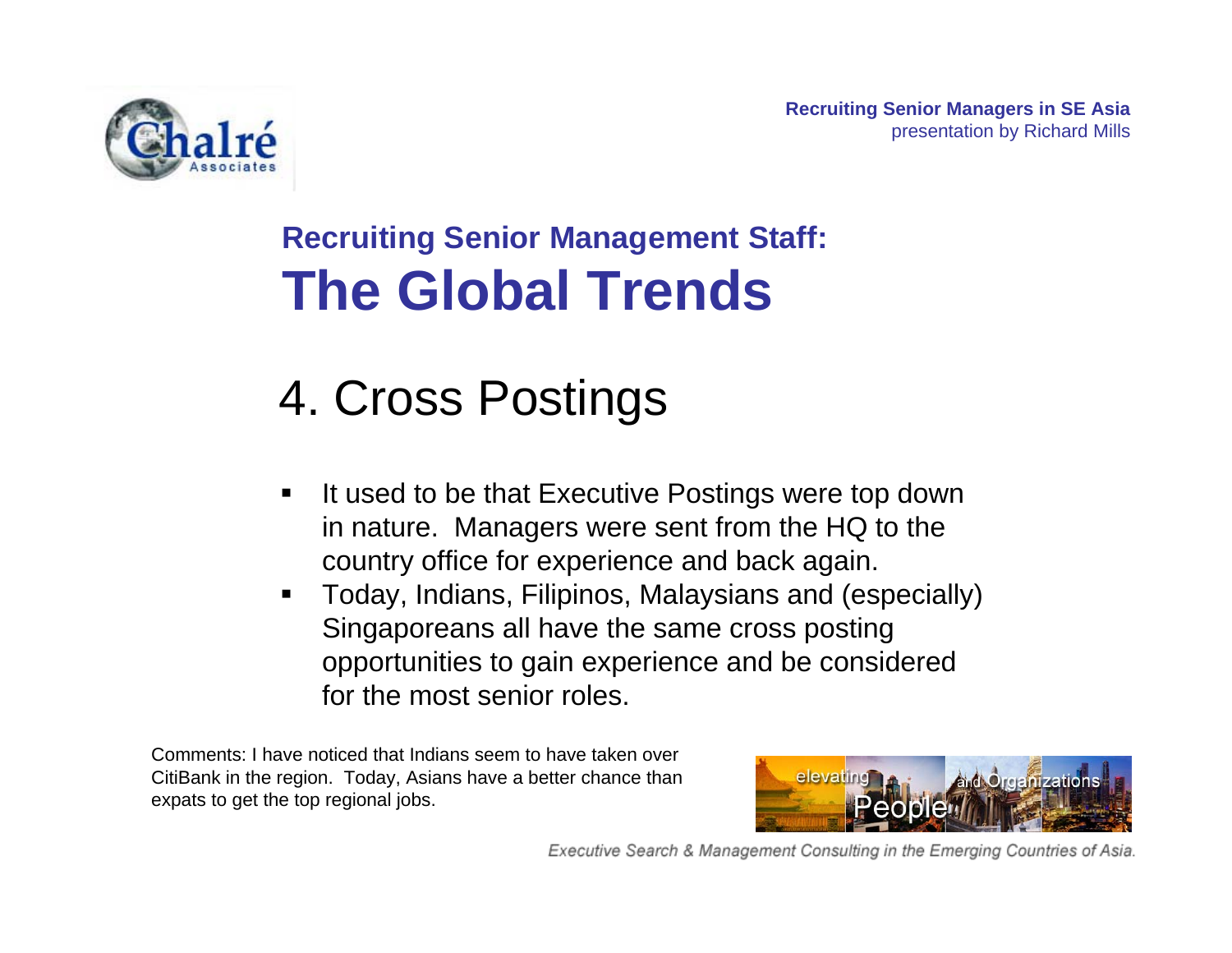

# 5. Regional Integration

- Companies used to have Country Managers for single countries.
- $\blacksquare$  More companies have Country Managers who handle multiple countries in a hands-on operating manner, dividing their time among 2 to 4 countries.

Comments: The GDP's of Philippines and Singapore combined is less than that of Dallas-Fort Worth or Philadelphia. Countries in SE Asia are small and need to work together to be noticed. That means successful managers need to be able to manage different cultures.

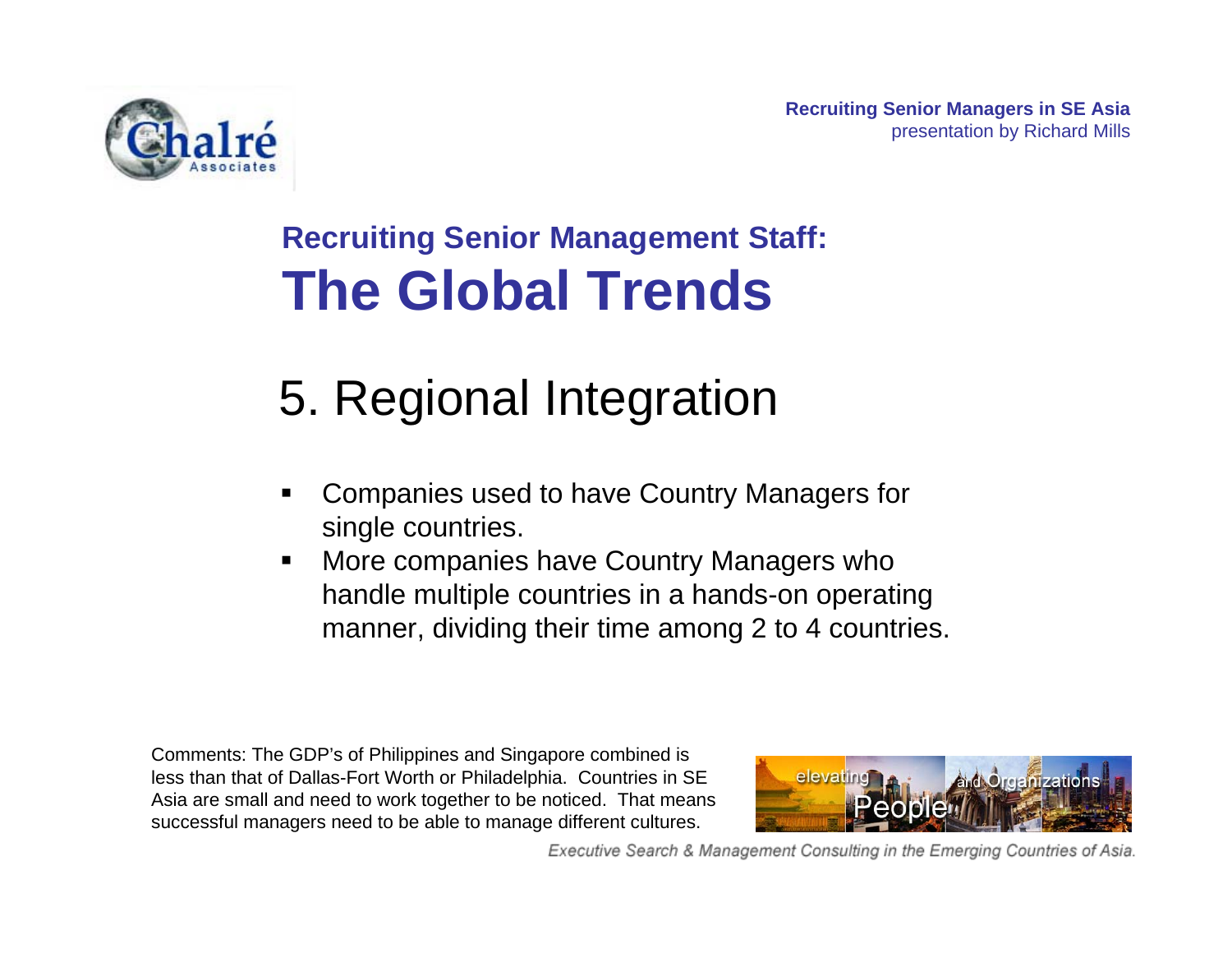

# 6. Asia Becoming Valued

- $\blacksquare$  The Asia-Pacific region accounts for less than 15% of total revenues for most multinational companies.
- $\blacksquare$  Many still see Asia as a place to sell and deploy and not much more.

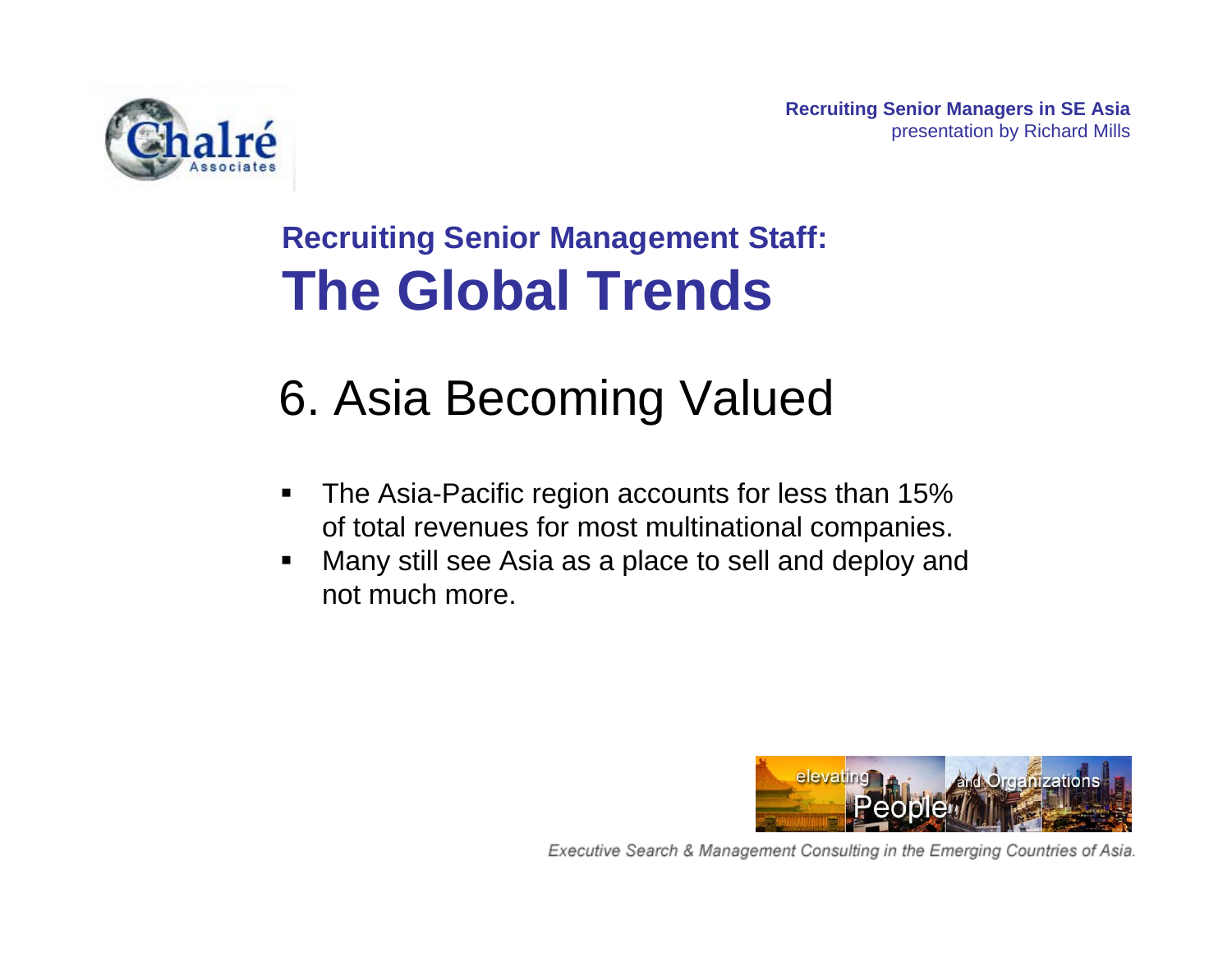

# 6. Asia Becoming Valued (continued)

- Regional Managers are frantically trying to bring new types of business to Asia in order to increase the prominence of the region to their global managers.
- $\blacksquare$  Business Process Outsourcing is an important current initiative.

Comments: Most Regional Managers will make presentations to their global boards about BPO in the next 12 months. They want BPO to help them increase the importance of their region.

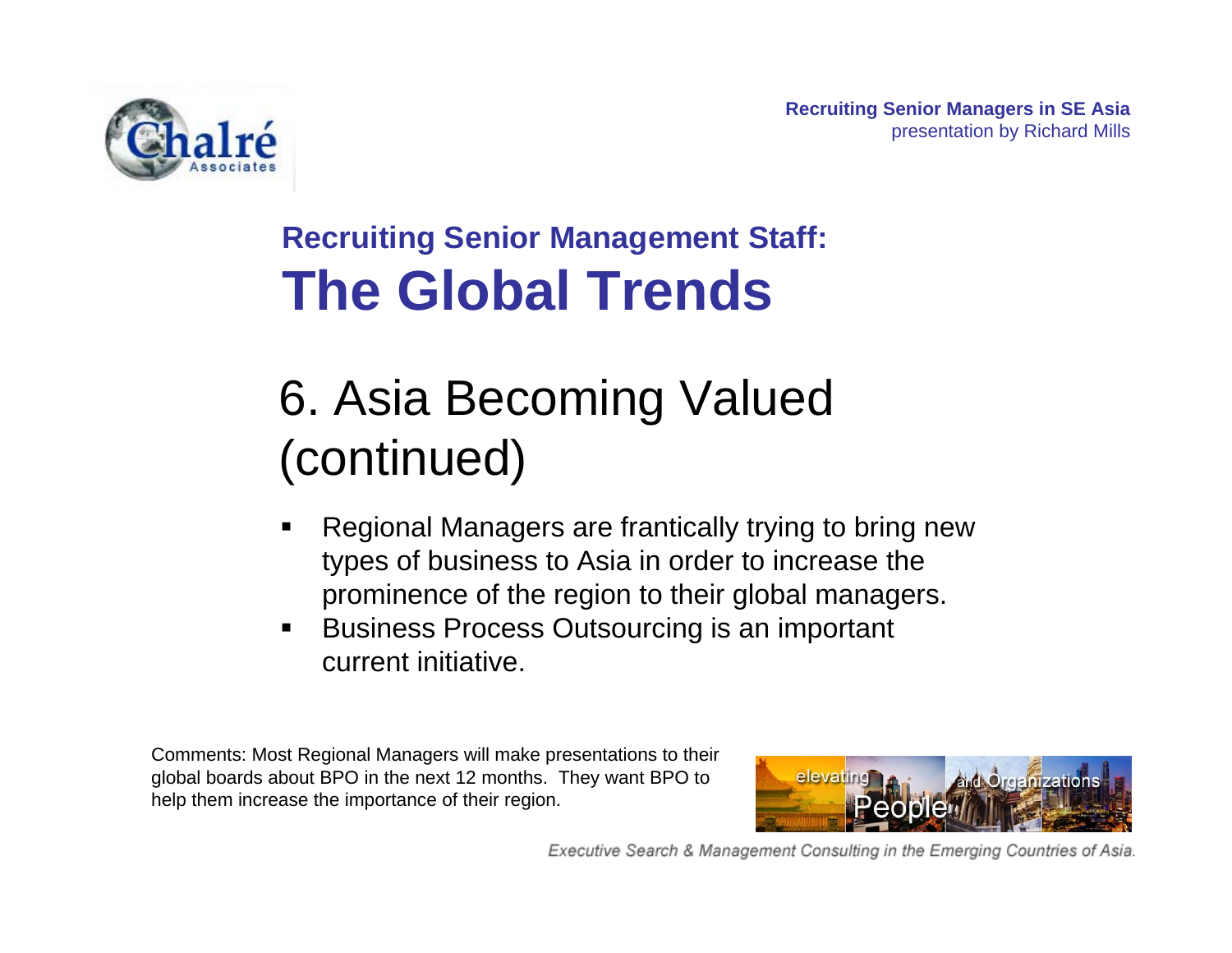



# **BPO Trends**

**How Will These Impact Countries With Strong Needs for BPO Management Talent?**

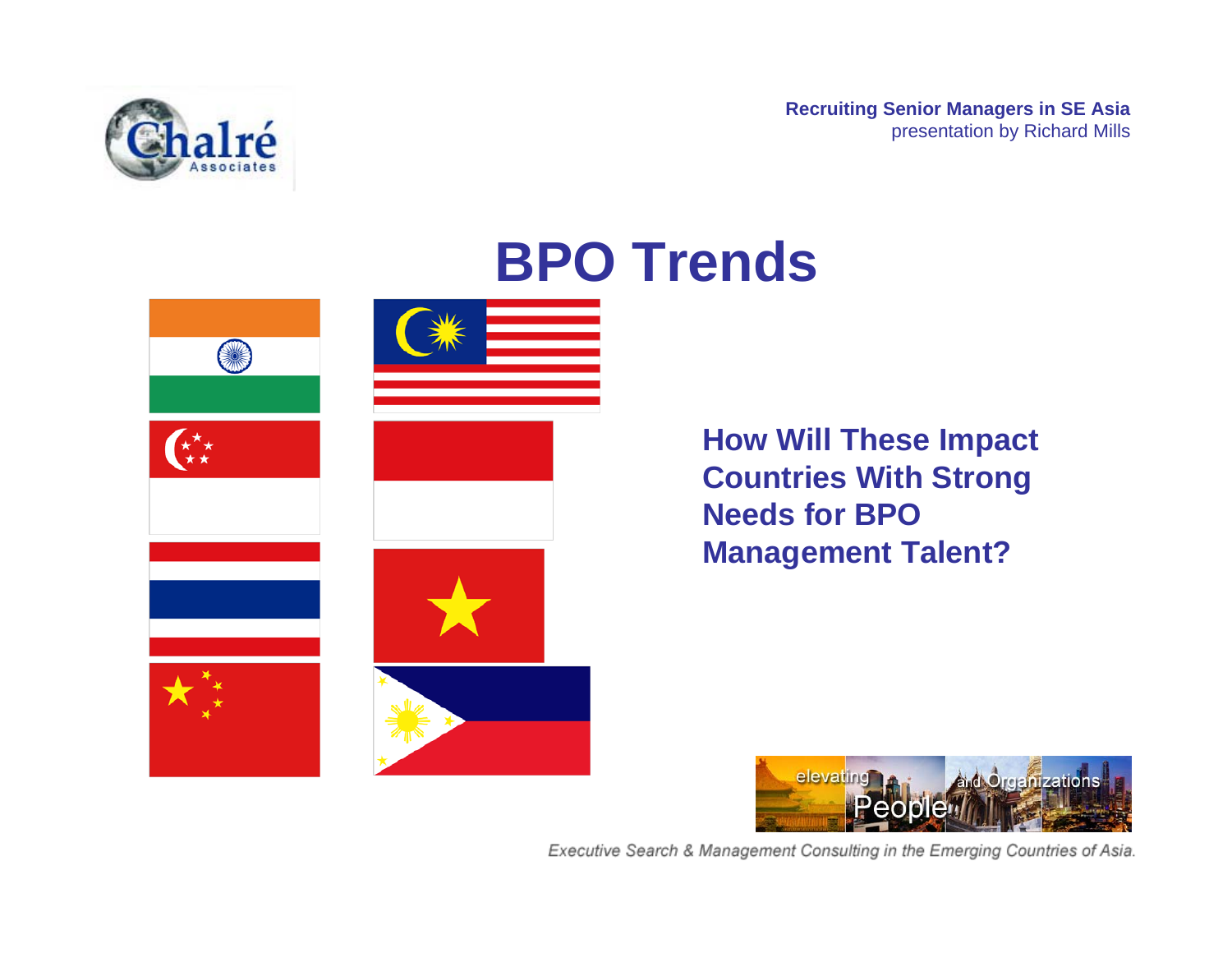

### 1. Momentous Growth

- Once In a Life Time Opportunity!
- 50% Overall Employment Growth Means 50% More Managers are Required Each Year
- $\blacksquare$  RESULT: Young Managers With 3 to 4 Years Experience are Replacing Seasoned International Managers with 15 to 20 Years Experience

Comments: There are lots of 27 year-olds with 500 people reporting to them. How can young managers be expected to perform when their group is also growing by 50% each year?

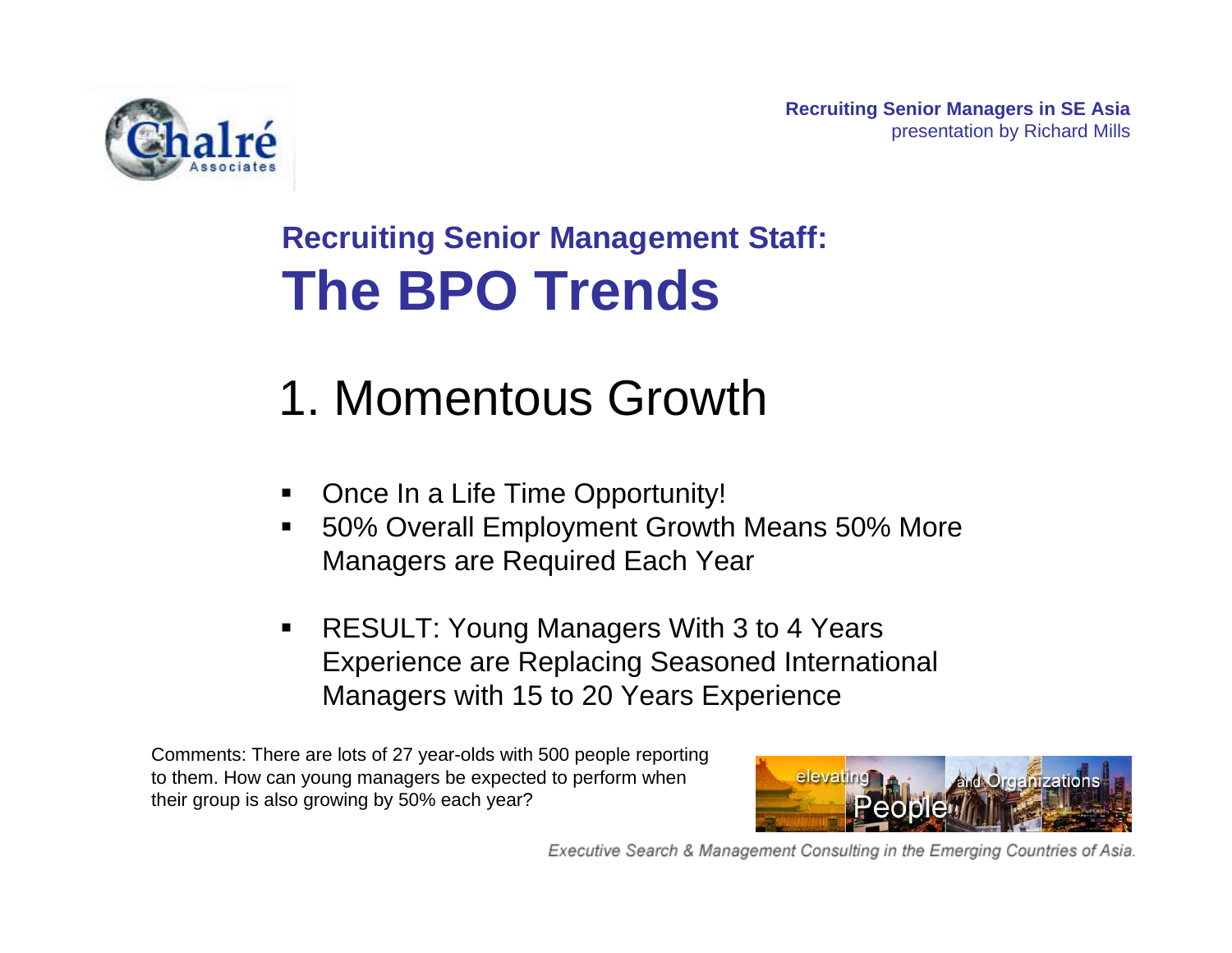

# 2. More Sophisticated Processes

- $\blacksquare$  Services Provided by Offshore Delivery Centers is Dramatically Increasing In Sophistication
- No Longer a Simple Cost Saving Exercise
- $\blacksquare$  RESULT: More Pressure on Managers to Manage Complex and Critical Business Functions

Comments: The services being provided are moving to higher and higher skill level faster than anyone anticipated. Offshore managers are now being considered important contributors to global companies.

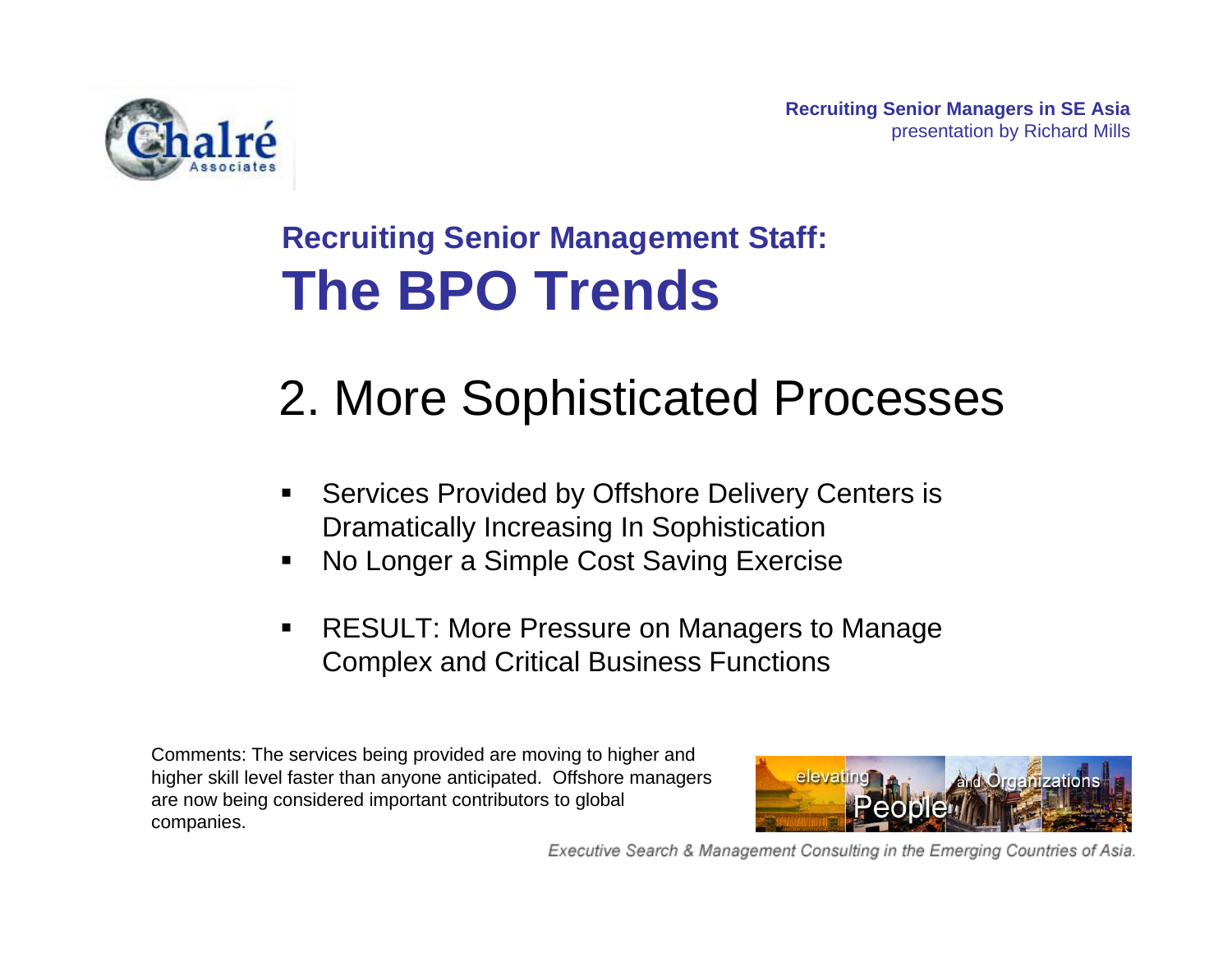

# 3. Managers Expend More Time

- Finding New Hires Takes Longer
- New Hires Require More Training
- $\blacksquare$ Retaining Staff Is a New Priority
- $\blacksquare$ No More Vacant Real Estate
- Building Your Own is the Only Option
- $\blacksquare$ RESULT: More Pressure on Manager's Time

Comments: Gone are the easy days of hiring superb employees with a Help Wanted sign. It takes a lot of work to find suitable people and you spend more time training and developing them… and then trying to keep them. Oh, and now you also need to build them a place to work.

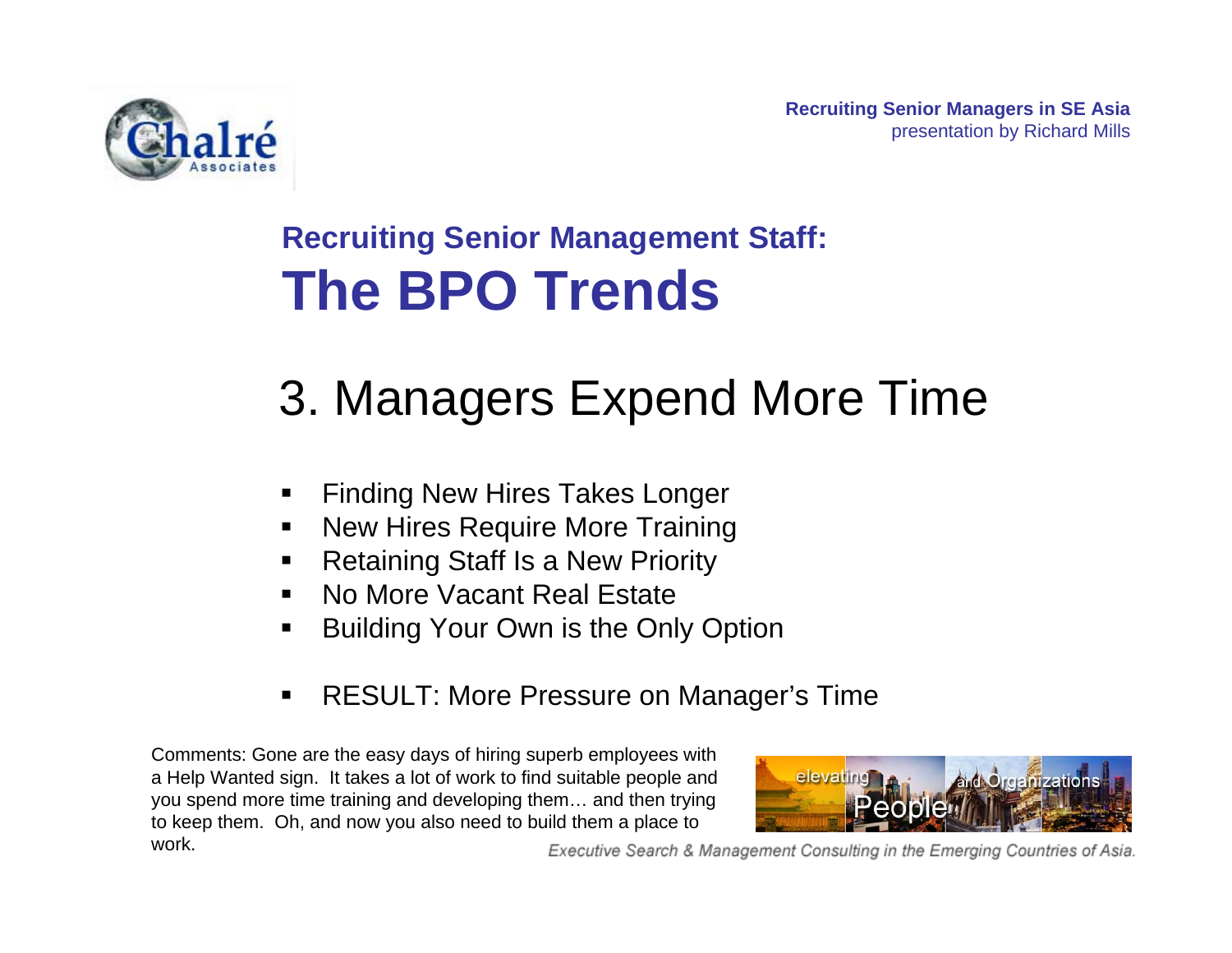

# 4. Increasing Costs

- Salary Costs are Increasing
- Attrition Costs are Increasing
- Training Costs are Increasing
- **Real Estate Costs are Increasing**
- $\blacksquare$  RESULT: More Pressure on Managers to Maintain Costs in an Environment of Increasing Costs

Comments: Almost all costs are increasing in local currency terms. This is putting enormous pressure on managers to find ways to save.

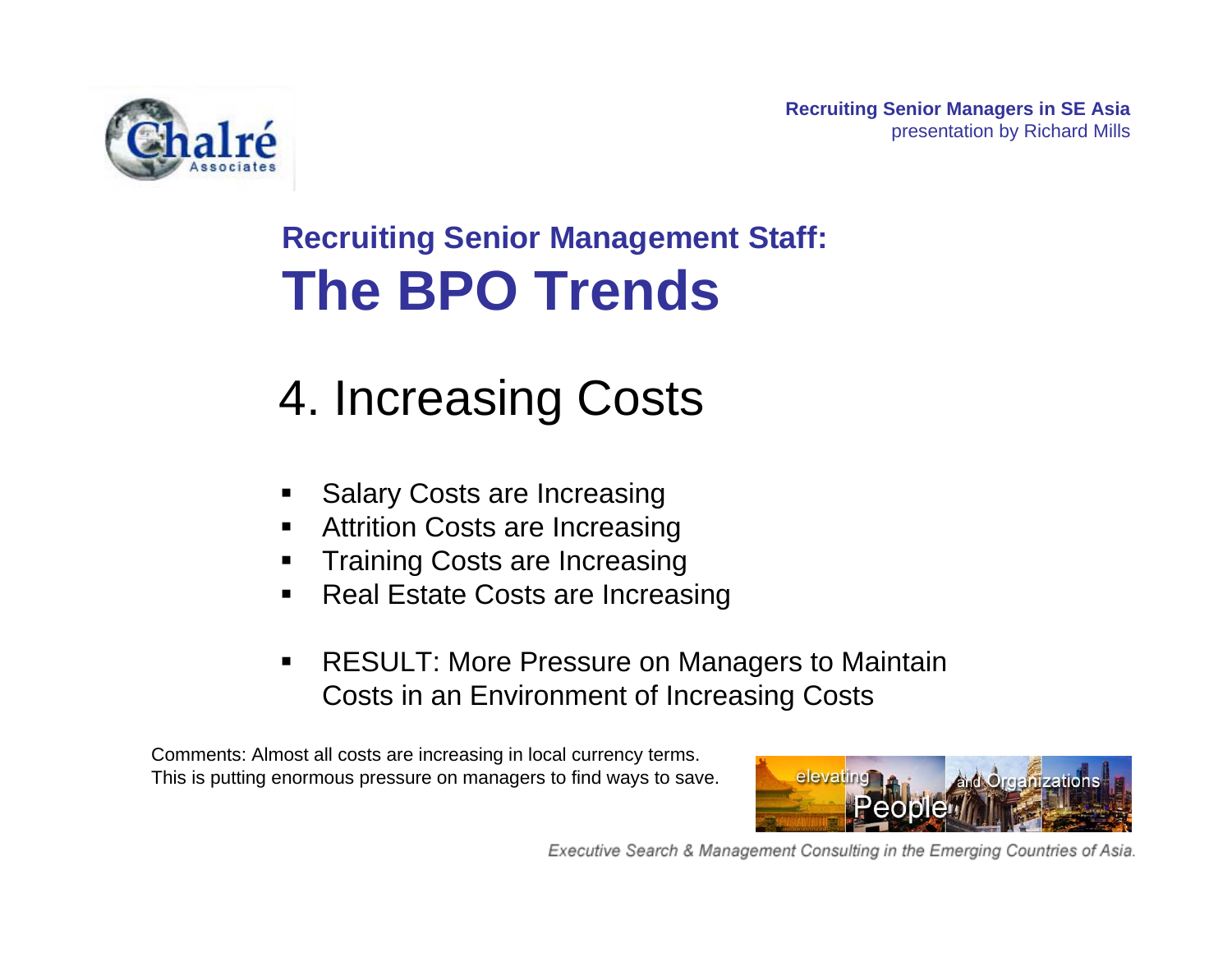

# 5. Decreasing Revenues

- Most BPO Contracts are Paid in US Dollars.
- Squeezing of Margins is Inevitable
- $\blacksquare$  RESULT: More Pressure On Managers to Increase Productivity to International Levels

Comments: A 1% increase in the peso can mean a 5%-10% drop in profit margin for many companies. Head Offices are pushing for dramatic productivity increases from their managers.

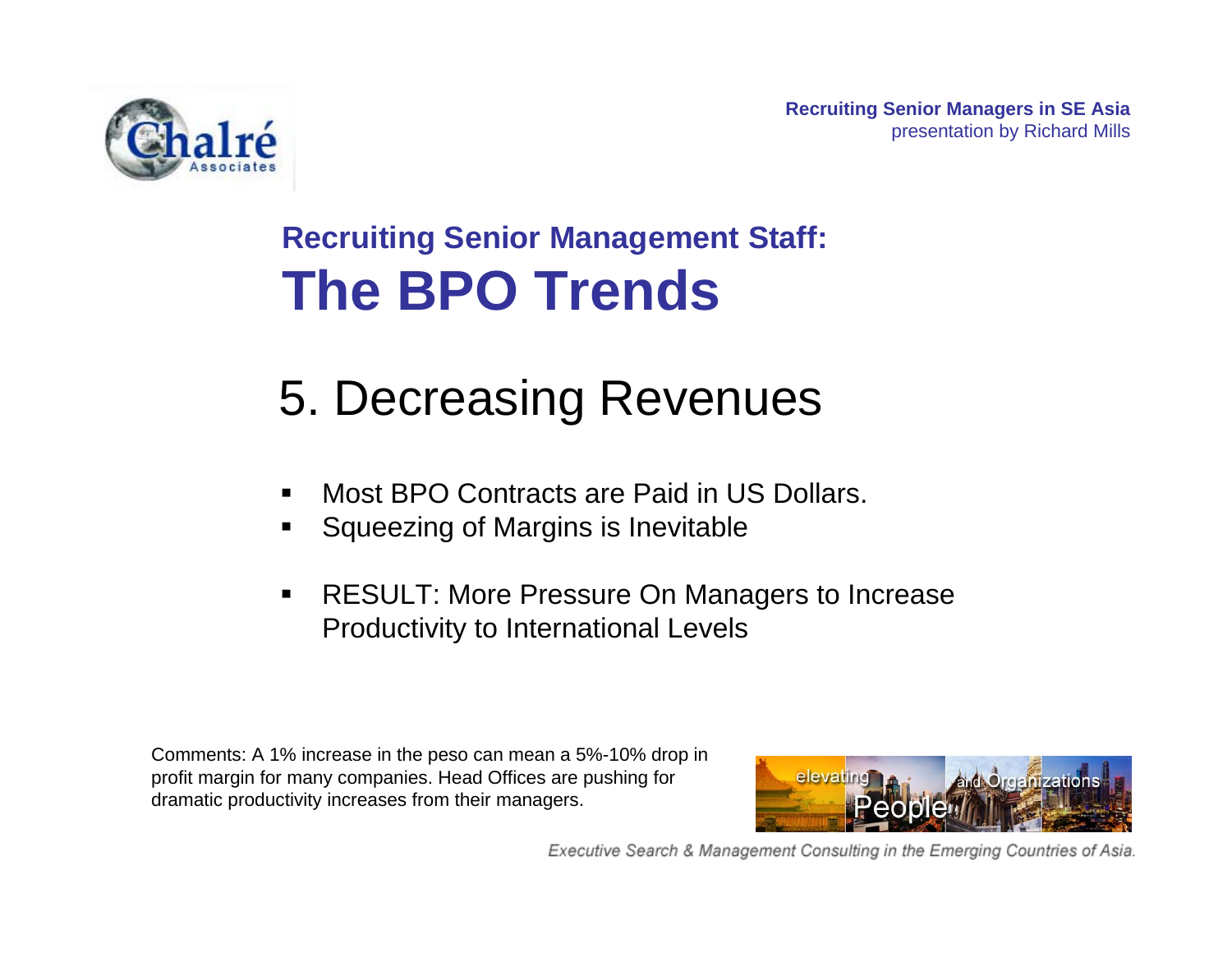

# **BPO Managers in Asia Must:**

- 1. Cope with 50% Employment Growth
- 2. Cope with Increasingly Complex Processes
- 3. Cope with Growing Hassles
- 4. Cope with Rising Local Costs
- 5. Cope with Falling Margins

Comments: How can managers survive such tremendous demands on their time and skills. Most have only a few years experience in the industry.

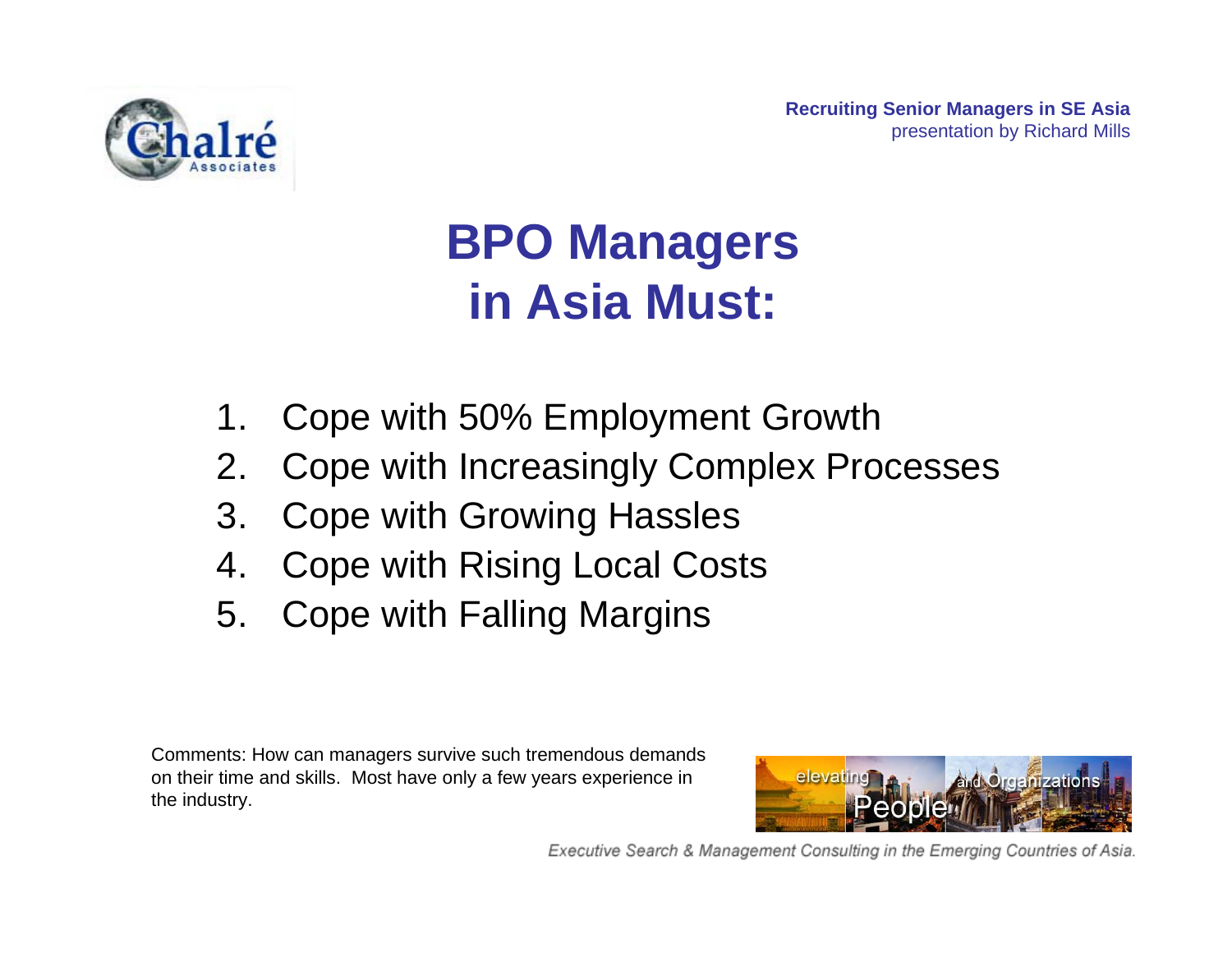

# **Does Asia Need Managers?**

Or does it need Supermen?

Whichever they are, the BPO sector needs 50% more of them each year.

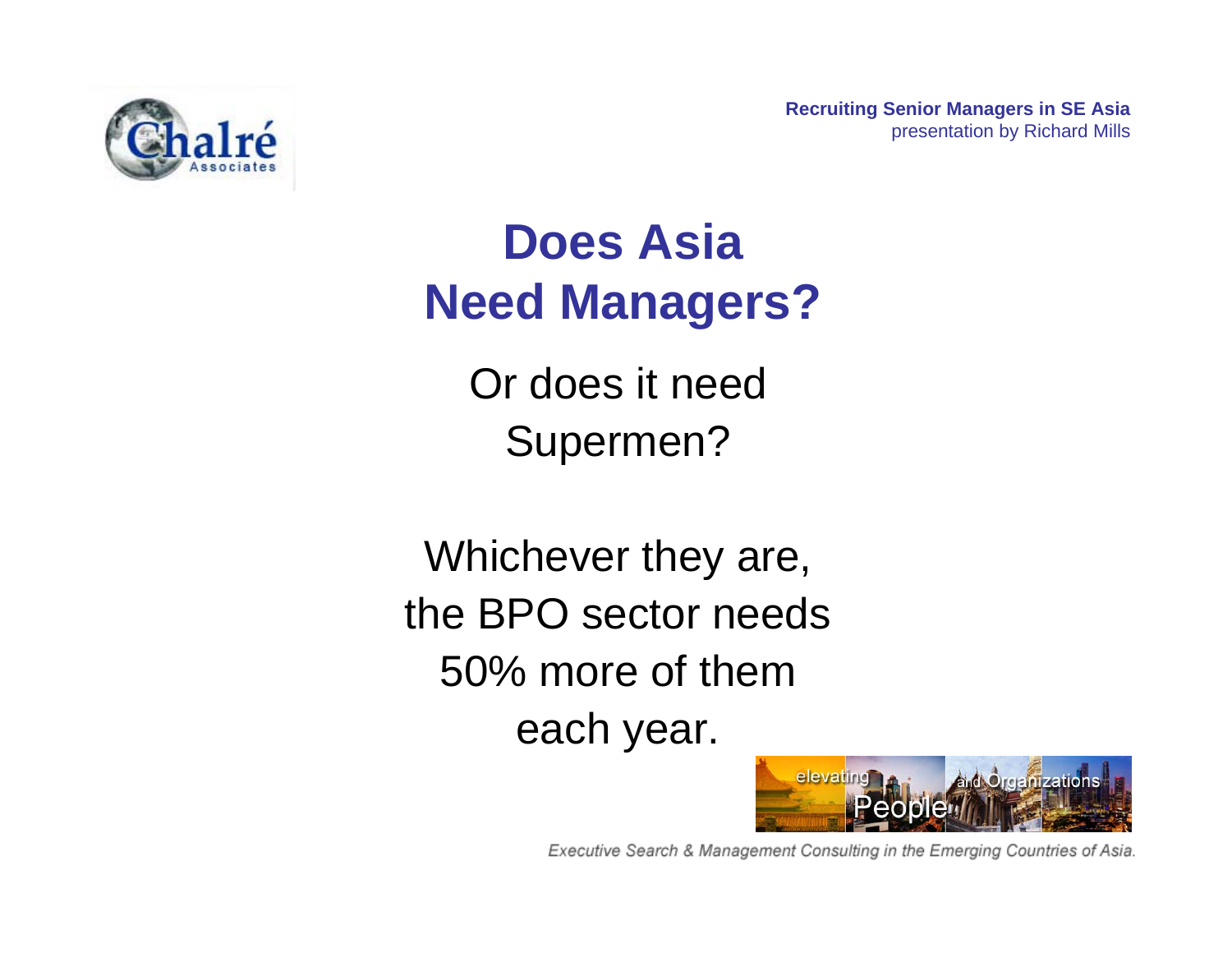

# **Possible Solutions**



**Are We DoomedOr Will Enough Managers be Made Available for the BPO Sector to Grow?**

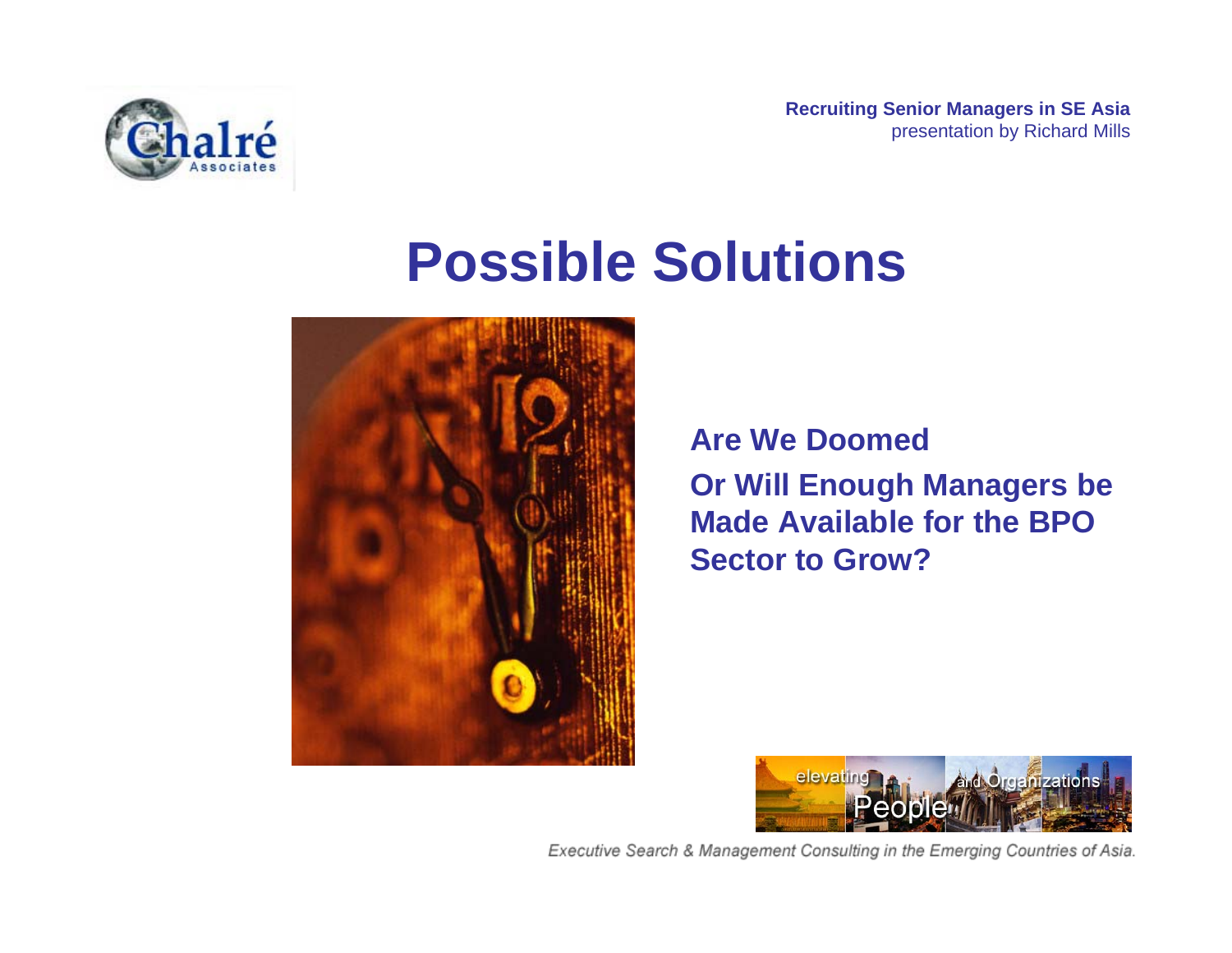

# 1. Recruiting from Other Industries

 $\blacksquare$  Various Industries are Being Targeted for Experienced Management Talent

Comments: Fast growing organizations are ready to pay whatever it takes to hire experienced managers. Examples of sectors they are targeting include banking, insurance, electronics, garments, retail and hospitality.

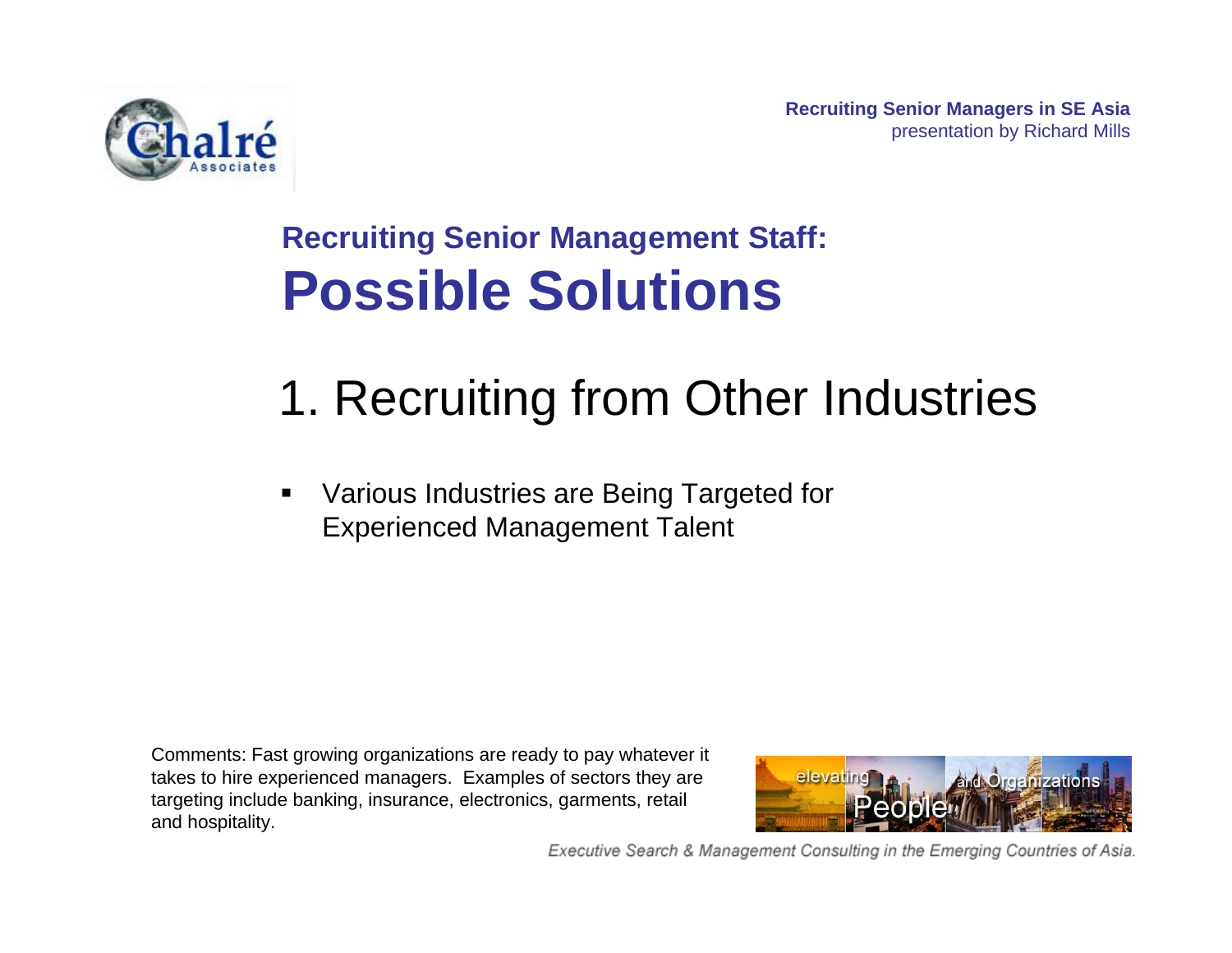

# 2. Importing Asians

- $\blacksquare$  Countries with large overseas populations like Philippines or China Need to Target Returnees
- $\blacksquare$  India has already done this, other countries have been slower

Comments: Moving to any new country is difficult and not everyone is happy being away from home. All people are patriotic and can be lured back as long as they know they are needed and loved.

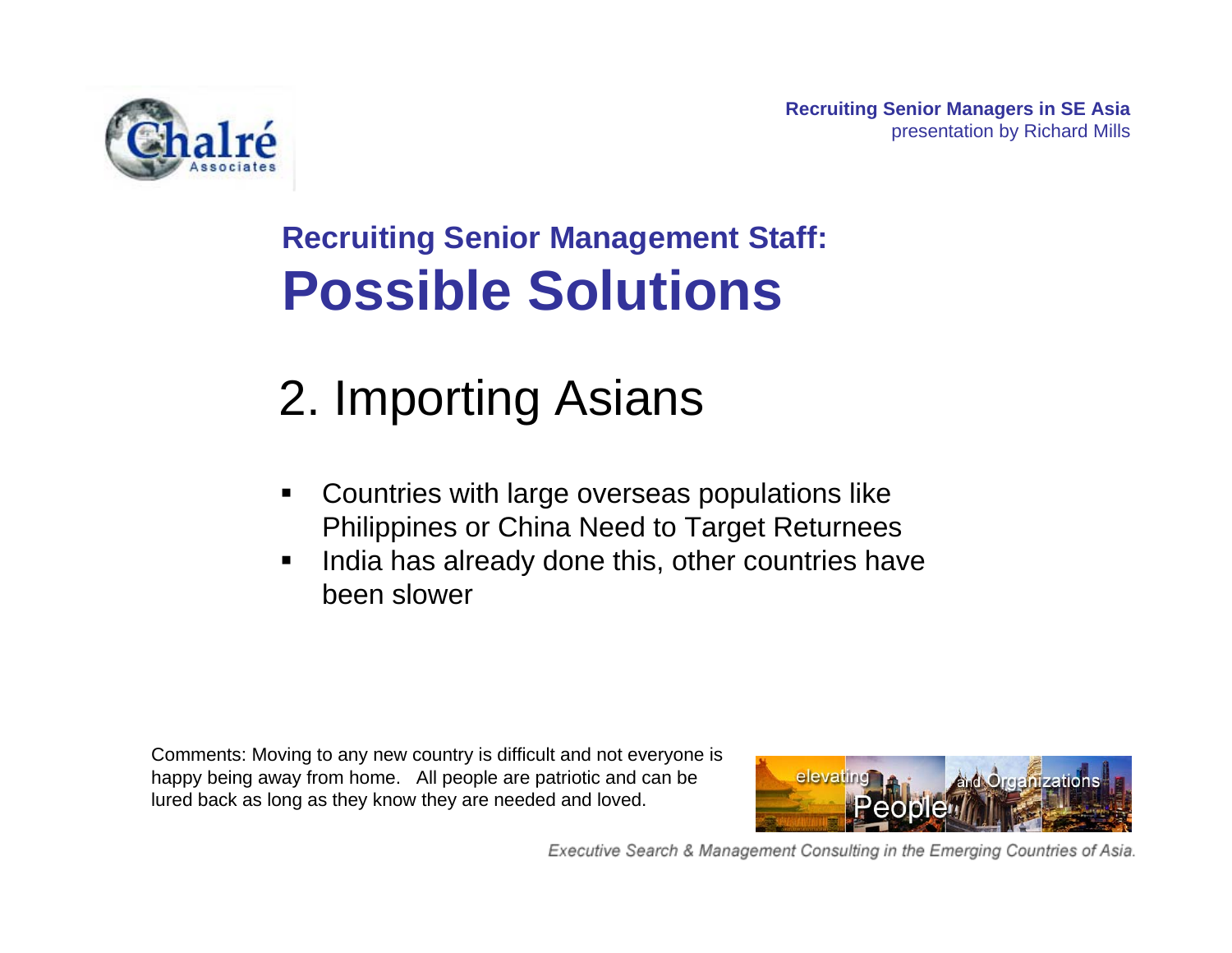

# 3. Localizing Expatriates

- $\blacksquare$  Definition - Local Expatriates are non-Asians who choose to live in Asian because they want to
- Significant Percentage of Expatriates have Interest to Remain in Asia when their terms end
- $\blacksquare$  Immigration in Most Countries is Currently Not Viewed as Accommodating

Comments: We constantly get calls from expatriates whose term has ended and they want to stay -- many cite beautiful Asian women as one reason. Immigration requirements are considered unfriendly. South East Asia, in particular, loses motivated and experienced management talent as a result.

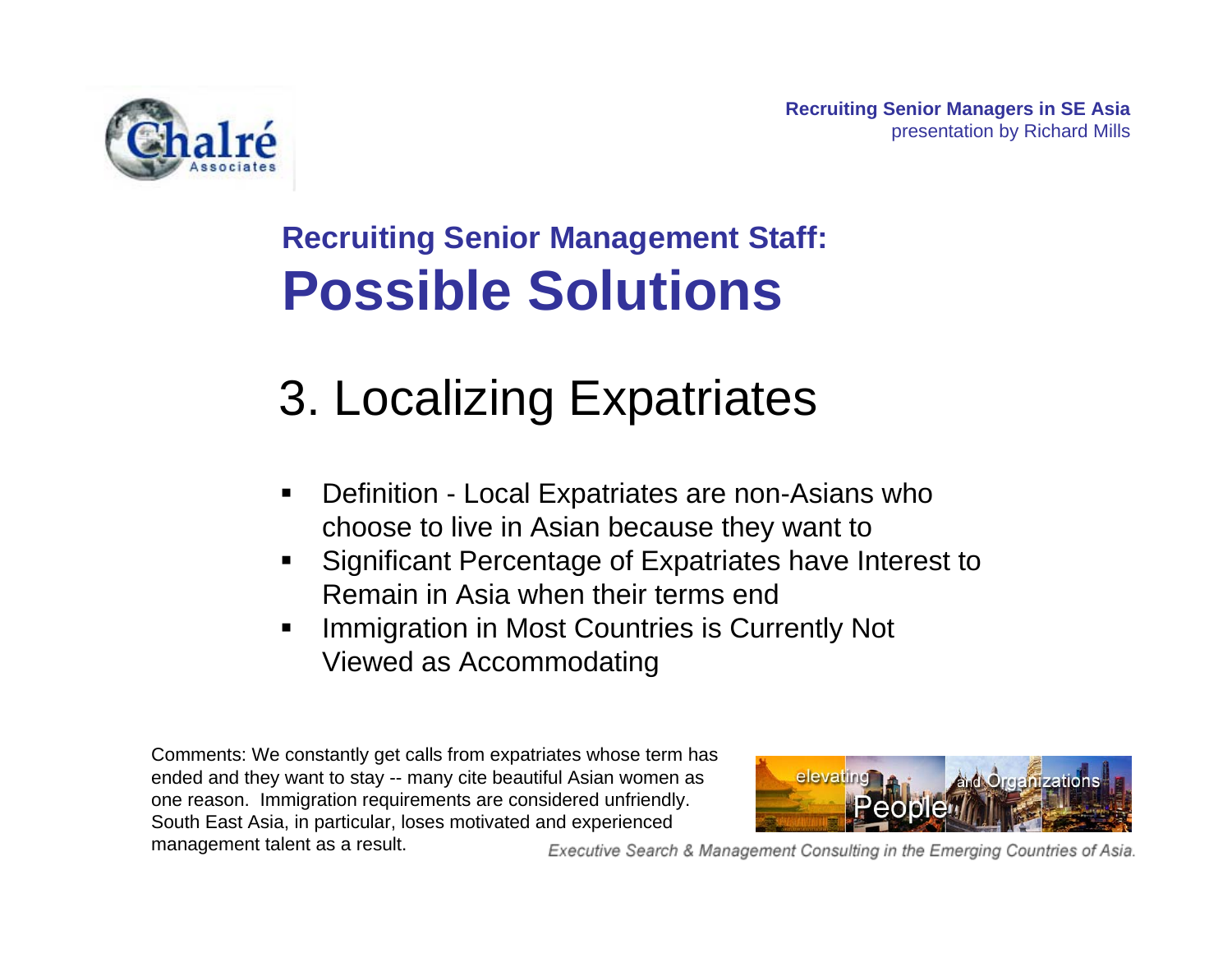

# 4. Importing Foreigners

- $\blacksquare$  India's BPO Sector is Slowing and May Be a Source of Experienced Senior Managers
- $\blacksquare$  Western Expats are possible but more risky and rather expensive

Comments: Recruiting from India is not yet easy since many have ridiculous salary expectations. This will change in the near future as the Indian BPO sector continues to slow while Philippines, Malaysia, Vietnam, Sri Lanka and others continue to grow.

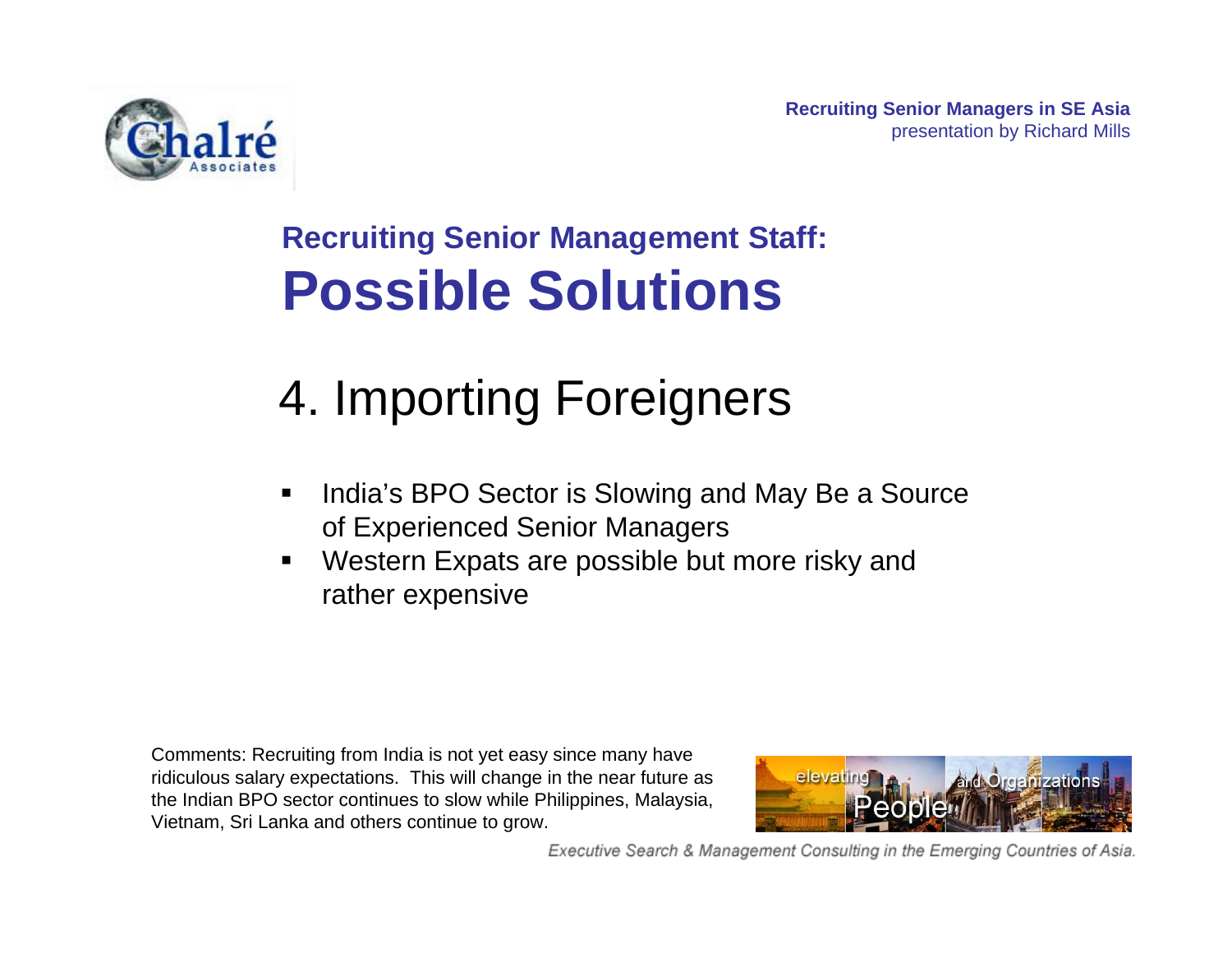

#### **Developing Senior Management Staff: Possible Solutions**

# 5. Developing Local Managers

- They have Proven Themselves Capable So Far
- Training and Mentoring Should Be The Alternative with the Highest Return
- #1 CHOICE

Comments: Given that results have been good so far. Stronger focus on career development and training should yield the best results.

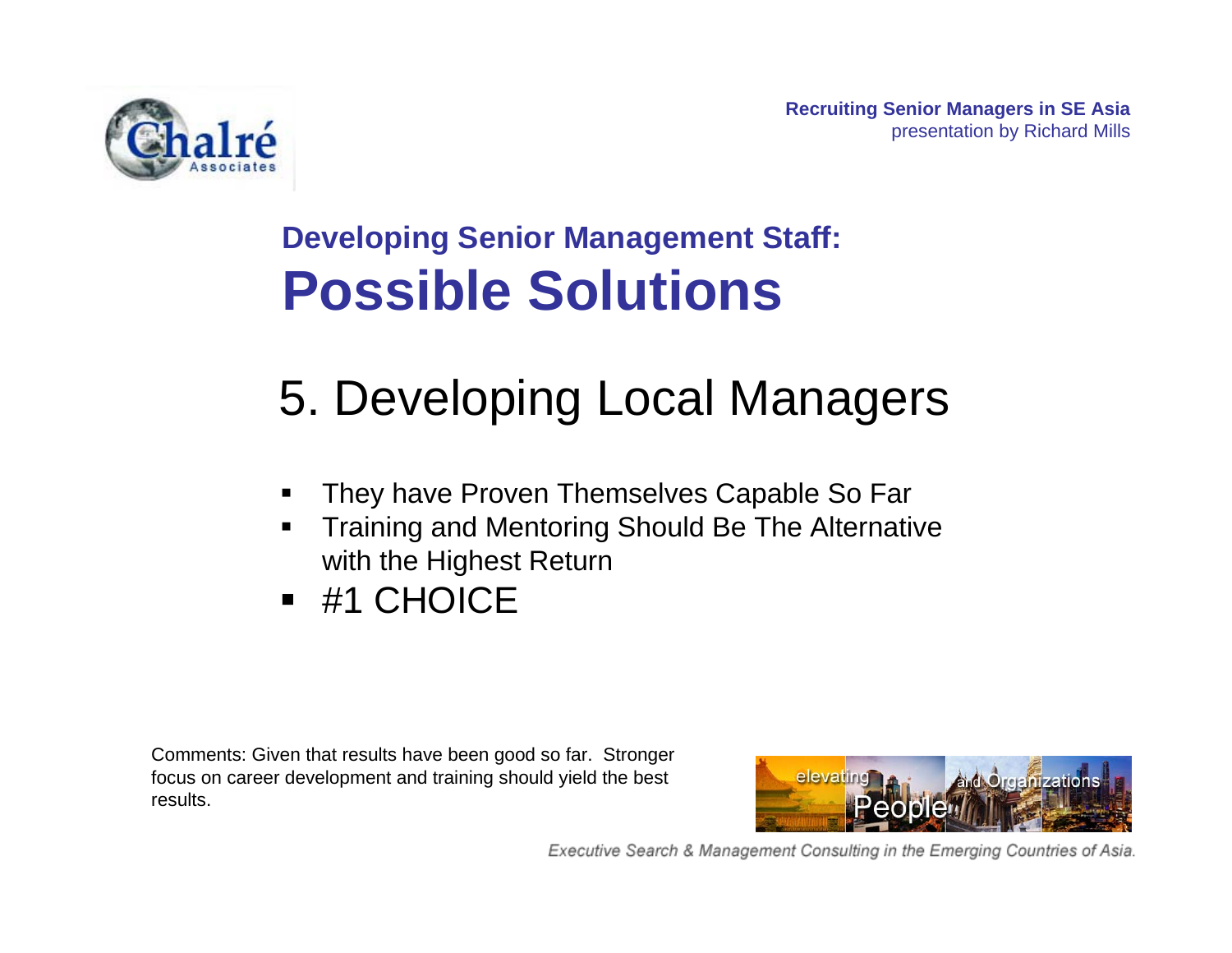

# **Developing Senior Management Staff: The Greatest Threat**

# Increasing Attrition

- Job Hoppers are Career Destroyers
- Employers Desire Stable Employees Who Can Be Developed
- Fast Growth Times Will Not Last Forever. When Normality Returns, Job-Hoppers will Suffer
- Rapid Job Changes Destroy Careers

Comments: Recruiters are not the cause of attrition. Recruiters earn fees for providing stable, successful candidates, not career-killing job-hoppers who send their resumes to every job posting and HR department in the industry. Such people destroy your business and their own careers.



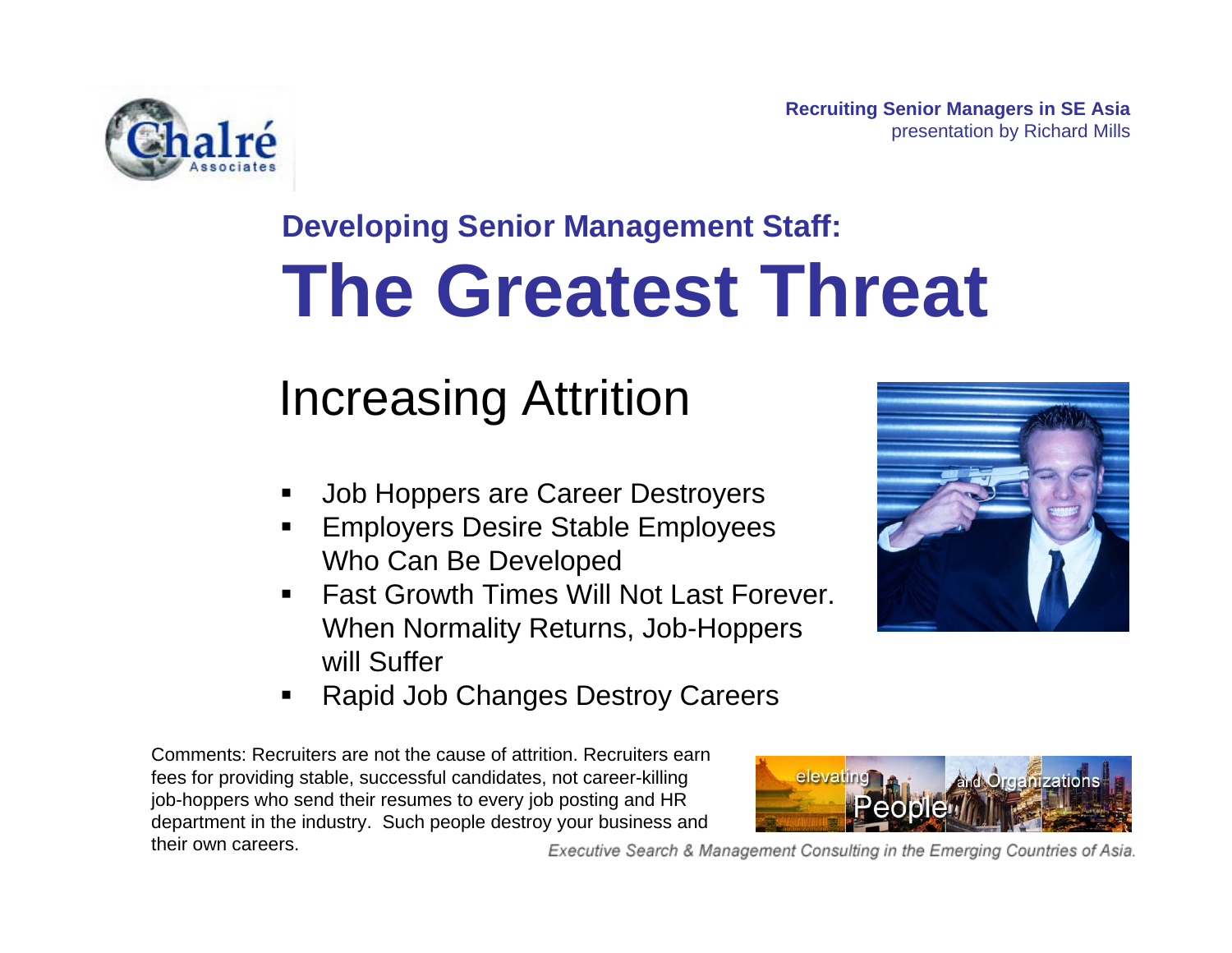

# **Can We Do It?**



**Difficult to Say For Sure But We have a Good Chance**

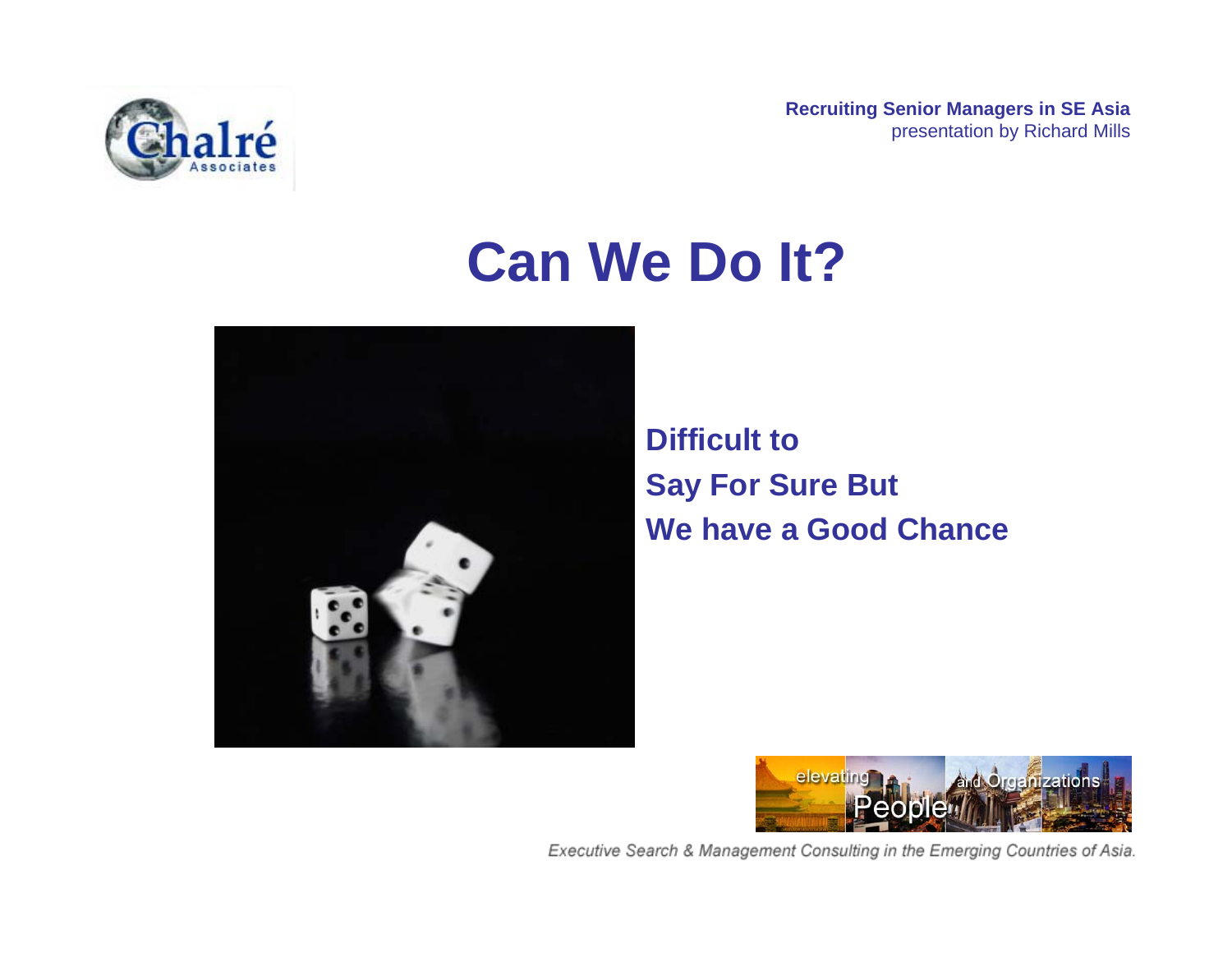

# **Let's Not End Up Like This**

- $\bullet$  **India Outsourcing Its Outsourcing**
- $\bullet$  **Is India's Outsourcing Honeymoon Over?**
- $\bullet$  **India: Good Help is Hard to Find**



**CNNMoney.com**®



Executive Search & Management Consulting in the Emerging Countries of Asia.

**INTERNATIONAL** 

Herald Tribune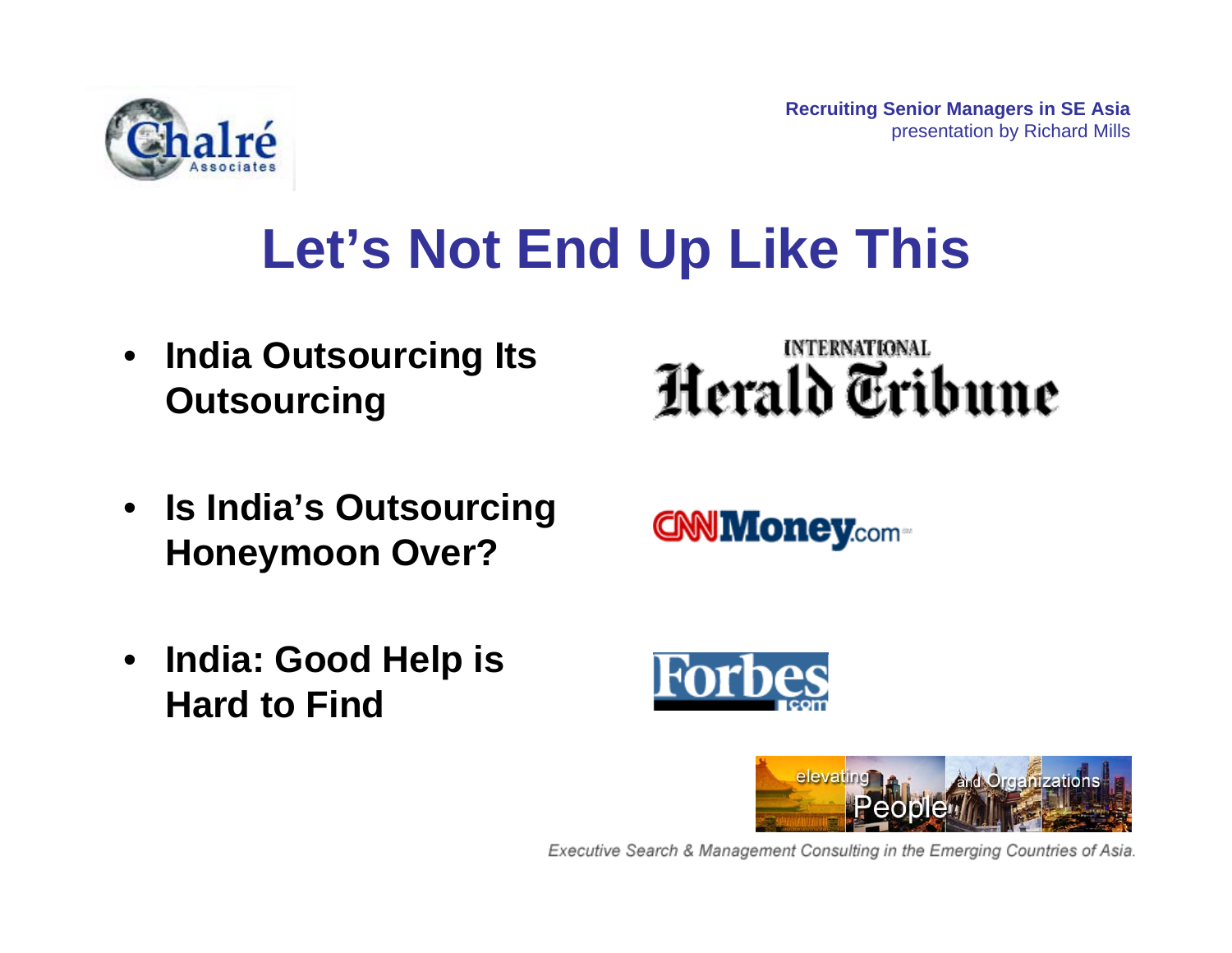

# **Recruiting Senior Managers in SE Asia**

Presented by: Richard Mills CFAChalré Associates (www.chalre.com)



**American Chamber of Commerce, ICT Committee**

This report is property of Chalré Associates. It may be not circulated, quoted, or reproduced for public distribution without prior approval from Chalré Associates.

This material was used by Chalré Associates during an oral presentation; it is not intended to be a complete representation of all issues discussed.